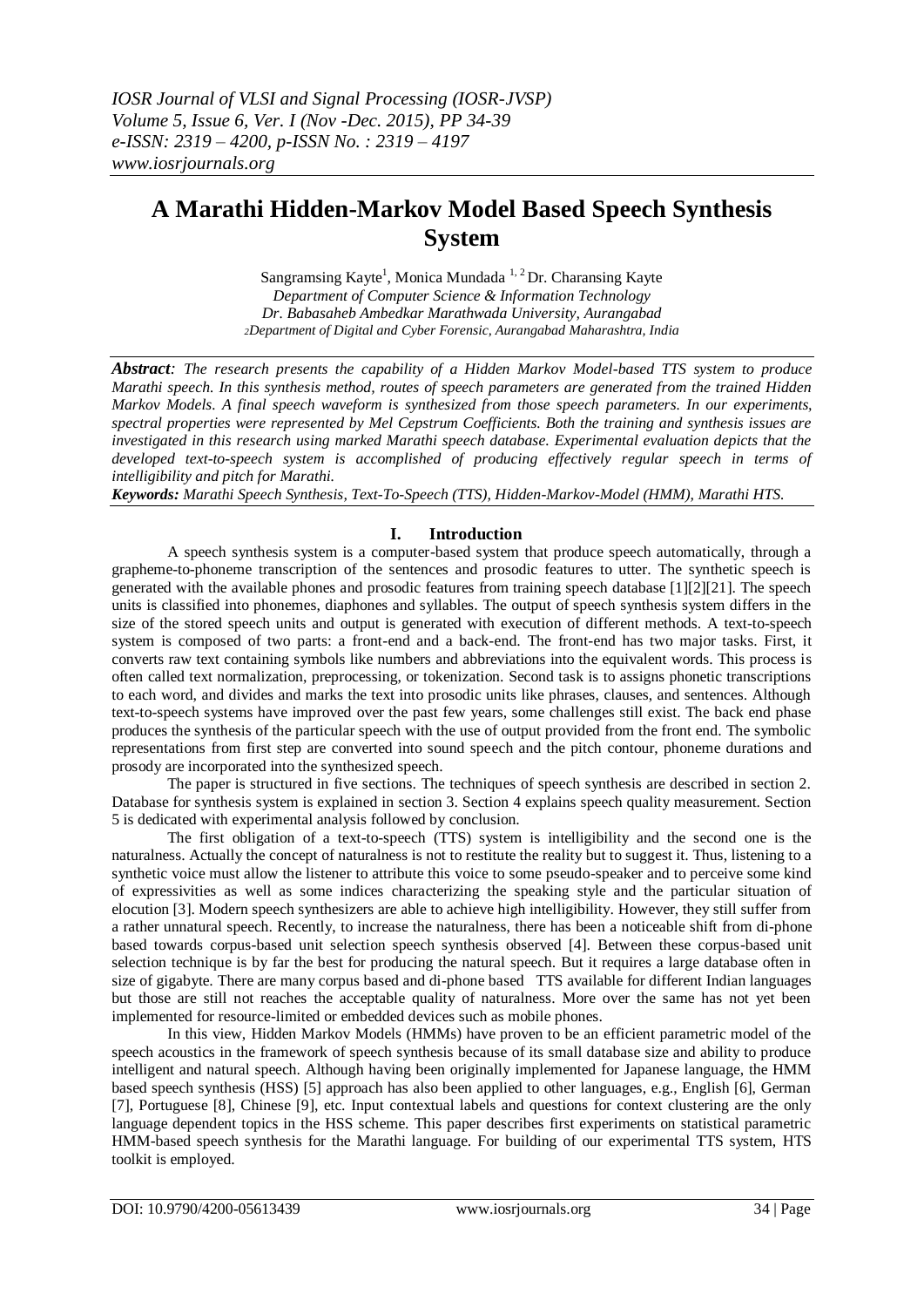#### Speech Speech Signals Database **Excitation Parameter Spectral Parameter** Extraction Extraction J **HMM** Parameter Contextual Labels Estimation Training Part 88. Synthesis Context Dependent Part HMMs of Speech Unit Parameter Contextual Text Generation from HMMs considering Analysis Labels Global Variance ₹ Text **MLSA** Excitation Excitation Generation Filter

#### **II. Basic System**

The HMM-based speech synthesis technique comprises training and synthesis parts, as depicted in Figure 1.

Figure-1: HMM-based speech synthesis system

#### *2.1. Training*

In the training part, spectrum and excitation parameters are extracted from the annotated speech database and converted to a sequence of observed feature vectors which is modeled by a corresponding sequence of HMMs. Each HMM corresponds to a left-to-right no-skip model where each output vector is composed of two streams: spectrum part, represented by mel-cepstral coefficients [10] and their related delta and delta-delta coefficients; and the excitation part, represented by Log F0 and their related delta and delta-delta coefficients. Mel-cepstral coefficients are modeled by continuous HMMs and F0s are modeled by multi-space probability distribution HMM (MSD-HMM) [11]. To capture the phonetic and prosody co-articulation phenomena Context-dependent phone models are used. State typing based on decision-tree and minimum description length (MDL) [12] criterion is applied to overcome the problem of data sparseness in training. Stream-dependent models are built to cluster the spectral, prosodic and duration features into separated decision trees.

# *2.2. Synthesis*

In the synthesis phase, input text is converted first into a sequence of contextual labels through the text analysis. Then, according to such label sequence, an HMM sequence is constructed by concatenating contextdependent HMM. After this, state durations for the HMM sequence are determined so that the output probability of the state durations are maximized. Then the mel-cepstral coefficients and F0 routes are generated by using the parameter generation algorithm based on maximum probability criterion with dynamic feature and global variance constraints. Finally, speech waveform is synthesized directly from the generated mel-cepstral coefficients and F0 values by using the MLSA filter [13].

# **III. Developing Marathi Text-To-Speech**

The speech database research lab here for training purpose is originally developed by IIT-Hyderabad [14]. Overall 1000 sentences are used for training which consist of 12 type of sentences i.e. Complex affirmative, Complex negative, Simple affirmative with verb, Simple affirmative without verb, Simple negative, Compound affirmative, Compound Negative, Exclamatory, Imperative, Passive, WH questions, Yes-No questions.

All the sentences were tagged with marking of phoneme, syllable, and word boundaries along with the appropriate Parts of Speech (POS) and phrase/clause markers. During the training prosodic word boundary are used as word boundary instead of syntactic word boundary. Those prosodic word labeling was carried out manually.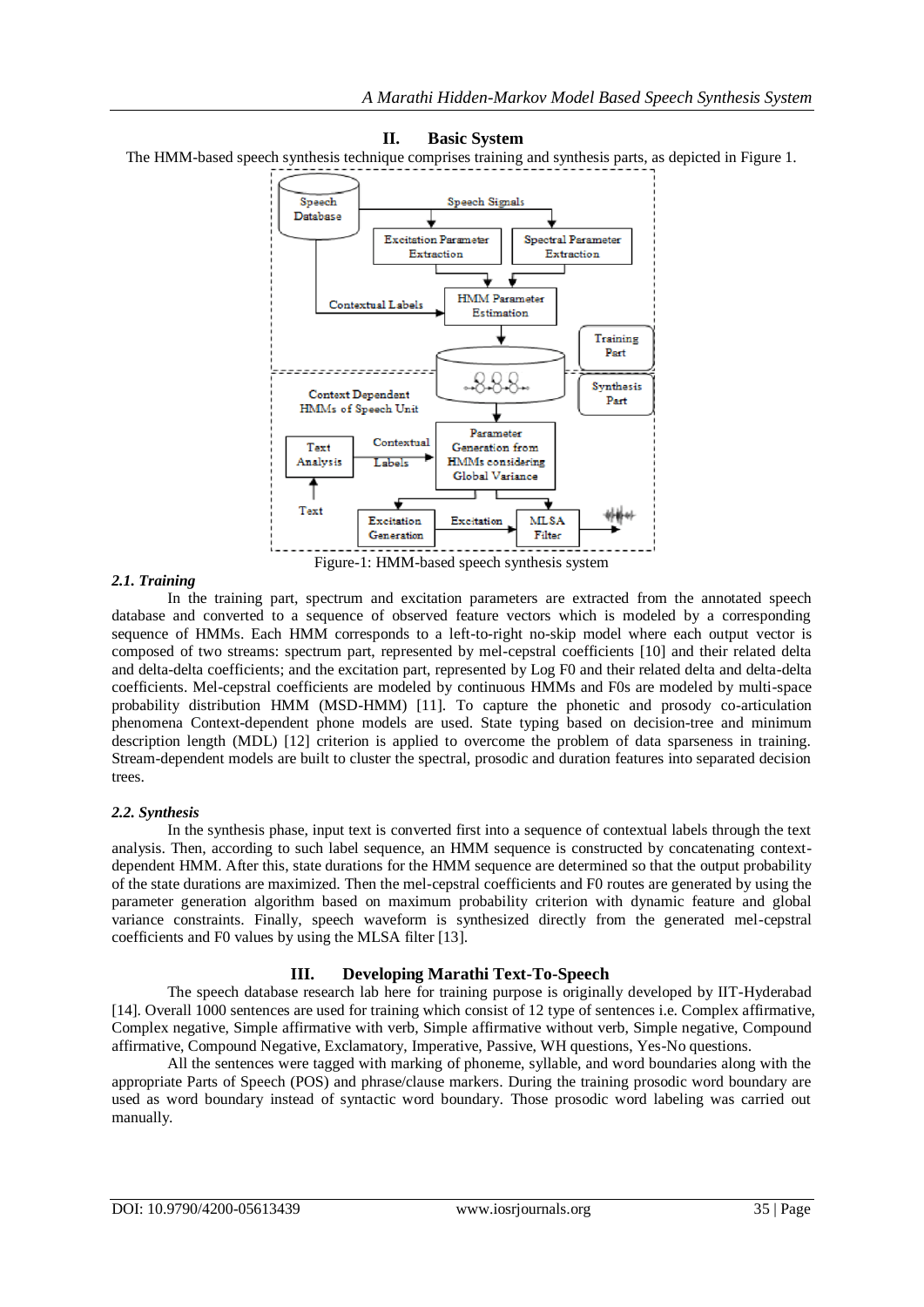### *3.1. Phonemes*

Marathi phoneme inventory consists of 38 consonants including two glides and 15 vowels (including 13 nasal vowels). But the occurrence of Marathi phoneme // is very rear hence this phoneme is not considered during the training and testing. So altogether 66 phonemes, including one silence are used for training as given in Table 1-2 along with their manner and place of articulation. All the diphthongs are marked as vowel-vowel combination [20].

|                                                                                                      |              |     |                  |    | TABLE-1: MARATHI VOWELS CONSONANT INVENTORY                                                                                                        |                               |                |     |       |     |                                                                                                                                                                                                                                                                                                 |     |     |      |
|------------------------------------------------------------------------------------------------------|--------------|-----|------------------|----|----------------------------------------------------------------------------------------------------------------------------------------------------|-------------------------------|----------------|-----|-------|-----|-------------------------------------------------------------------------------------------------------------------------------------------------------------------------------------------------------------------------------------------------------------------------------------------------|-----|-----|------|
|                                                                                                      | अ आ          | ੱਤ  |                  |    | इंउ ऊन्नर ए ऐ ओ औं अं अः अँ औं                                                                                                                     |                               |                |     |       |     |                                                                                                                                                                                                                                                                                                 |     |     |      |
| a                                                                                                    | ā            | Ť   | ī                | ū  | ū                                                                                                                                                  | ŗ                             | e              | ai  | o     | au  | ań                                                                                                                                                                                                                                                                                              | ah  |     |      |
| [ə]                                                                                                  | [ a ]        | [i] | [i]              |    | $[u] [u] [ru] [e] [ai] [o] [au] [an] [ah] [x] [o]$                                                                                                 |                               |                |     |       |     |                                                                                                                                                                                                                                                                                                 |     |     |      |
| प                                                                                                    | पा           | पि  | पा               |    | पुपुपु                                                                                                                                             |                               | पे             |     | पै पो | पों | पं                                                                                                                                                                                                                                                                                              | पः  |     |      |
| pa                                                                                                   | рā           | рi  | рī               | pu | рū                                                                                                                                                 | þŗ                            | рe             | pai | po    | pau | pań                                                                                                                                                                                                                                                                                             | pah |     |      |
|                                                                                                      |              |     |                  |    | TABLE-2: MARATHI CONSONANTS INVENTORY                                                                                                              |                               |                |     |       |     |                                                                                                                                                                                                                                                                                                 |     |     |      |
|                                                                                                      | क            | ka  |                  |    | [ka] $\overline{Q}$ kha [k <sup>h</sup> a] $\overline{V}$ ] ga [ga] $\overline{Q}$ gha [g <sup>h</sup> a] $\overline{Q}$ <sup>t</sup> na [ŋa]      |                               |                |     |       |     |                                                                                                                                                                                                                                                                                                 |     |     |      |
|                                                                                                      | च            | ca  |                  |    | [tsə/tʃə] $\overline{O}$ cha [tsʰə] $\overline{v}$ ] ja [ti̯ə/zə] $\overline{z}$ ] jha [ti̯iʰə/zʰə] $\overline{v}$ ] ña [n̪ə]                      |                               |                |     |       |     |                                                                                                                                                                                                                                                                                                 |     |     |      |
|                                                                                                      | ट            | ta  | $[$ te $]$       |    | $\overline{\delta}$ tha [ $f^b$ ə] $\overline{\mathbb{G}}$ da [də] $\overline{\mathbb{G}}$ dha [d <sup>fi</sup> ə] $\overline{\mathbb{U}}$ na [nə] |                               |                |     |       |     |                                                                                                                                                                                                                                                                                                 |     |     |      |
|                                                                                                      | त            | ta  | $[$ $\Theta$ $]$ |    | थे tha [the] $\vec{q}$ da [de] $\vec{q}$ dha [dhe] न na [me]                                                                                       |                               |                |     |       |     |                                                                                                                                                                                                                                                                                                 |     |     |      |
|                                                                                                      | प            | pa  | $[$ pə $]$       |    | $\P$ pha [pho/fo] $\overline{q}$ ba [bo] $\overline{q}$ bha [bho] $\overline{q}$ ma [mo]                                                           |                               |                |     |       |     |                                                                                                                                                                                                                                                                                                 |     |     |      |
|                                                                                                      | य            | ya  | $[i \circ j]$    | ₹  | ra                                                                                                                                                 |                               |                |     |       |     | $\lceil \mathfrak{p} \rceil$ $\bar{\mathbf{X}}$ $\lceil \mathfrak{p} \rceil$ $\bar{\mathbf{C}}$ $\bar{\mathbf{C}}$ $\lceil \mathfrak{p} \rceil$ $\bar{\mathbf{C}}$ $\lceil \mathfrak{p} \rceil$ $\bar{\mathbf{C}}$ $\lceil \mathfrak{p} \rceil$ $\bar{\mathbf{C}}$ $\lceil \mathfrak{p} \rceil$ |     |     |      |
|                                                                                                      | হা           | śa  | [6]              | ष  | sa [sə] $\overline{H}$ sa [sə]                                                                                                                     |                               |                |     |       |     |                                                                                                                                                                                                                                                                                                 |     |     |      |
|                                                                                                      | ह            | ha  | [6a]             | ळ  |                                                                                                                                                    |                               |                |     |       |     | la [ $\phi$ ] $\mathfrak{F}$ kṣa [kʃə] $\overline{\mathfrak{g}}$ jña [jjnə] $\mathfrak{H}$ śra [ʃrə]                                                                                                                                                                                            |     |     |      |
|                                                                                                      | <b>Notes</b> |     |                  |    |                                                                                                                                                    |                               |                |     |       |     |                                                                                                                                                                                                                                                                                                 |     |     |      |
|                                                                                                      | ਖ            |     |                  |    | $[\, \varsigma\,]$ $\overline{J}$ $[\, \vdots\, ]$ $\overline{J}$ $[\, \vdots\, ]$ when followed by front vowels (i, e, etc) and in loanwords      |                               |                |     |       |     |                                                                                                                                                                                                                                                                                                 |     |     |      |
| TABLE-3:MARATHI PHONEME NUMBER INVENTORY CONSISTS OF 11 NUMBERS INCLUDING TWO GLIDES AND 3           |              |     |                  |    |                                                                                                                                                    | <b>SAMPLE TEXT IN MARATHI</b> |                |     |       |     |                                                                                                                                                                                                                                                                                                 |     |     |      |
|                                                                                                      |              |     |                  |    |                                                                                                                                                    | 1)                            | <b>Numbers</b> |     |       |     |                                                                                                                                                                                                                                                                                                 |     |     |      |
| о                                                                                                    | ş            |     |                  |    | ३                                                                                                                                                  | 8                             |                |     | Ę     | ৩   | ረ                                                                                                                                                                                                                                                                                               |     |     | १०   |
| शून्य                                                                                                | एक           |     | दोन              |    | तीन                                                                                                                                                | चार                           | पाच            |     | सहा   | सात | आठ                                                                                                                                                                                                                                                                                              |     | नऊ  | दहा  |
| śunya                                                                                                | ek           |     | don              |    | tin                                                                                                                                                | chār                          | pāc            |     | sahā  | sāt | āth                                                                                                                                                                                                                                                                                             |     | naū | dahā |
| 0                                                                                                    | 1            |     | $\overline{2}$   |    | 3                                                                                                                                                  | 4                             | 5              |     | 6     | 7   | 8                                                                                                                                                                                                                                                                                               |     | 9   | 10   |
| TABLE-4: SAMPLE TEXT IN MARATHI<br>सर्व मनुष्यजात जन्मतःच स्वतंत्र आहे व सर्वजणांना समान प्रतिष्ठा व |              |     |                  |    |                                                                                                                                                    |                               |                |     |       |     |                                                                                                                                                                                                                                                                                                 |     |     |      |
| समान अधिकार आहेत. त्यांना विचारशक्ती व सदसद्विवेकबुद्धी लाभलेली                                      |              |     |                  |    |                                                                                                                                                    |                               |                |     |       |     |                                                                                                                                                                                                                                                                                                 |     |     |      |
|                                                                                                      |              |     |                  |    |                                                                                                                                                    |                               |                |     |       |     |                                                                                                                                                                                                                                                                                                 |     |     |      |
| आहे व त्यांनी एकमेकांशी बंधुबाच्या भावनेने आचरण करावे.                                               |              |     |                  |    |                                                                                                                                                    |                               |                |     |       |     |                                                                                                                                                                                                                                                                                                 |     |     |      |

#### *3.2. Tone*

In Marathi language tone is not phonemically significant. In a simple declarative sentence with neutral focus, most words and/or phrases in Marathi is said to carry a rising tone with the exception of the last word in the sentence, which carries only a low tone. In that sense Marathi is called bound stress language. In a declarative sentence with neutral focus, the intonation pattern is falling. In sentences involving focused words or phrases, the rising tones last until the right edge of the focused word; all following words carry a low tone. WH sentences follow the same intonation pattern as the sentences involving focused words, but in yes-No sentences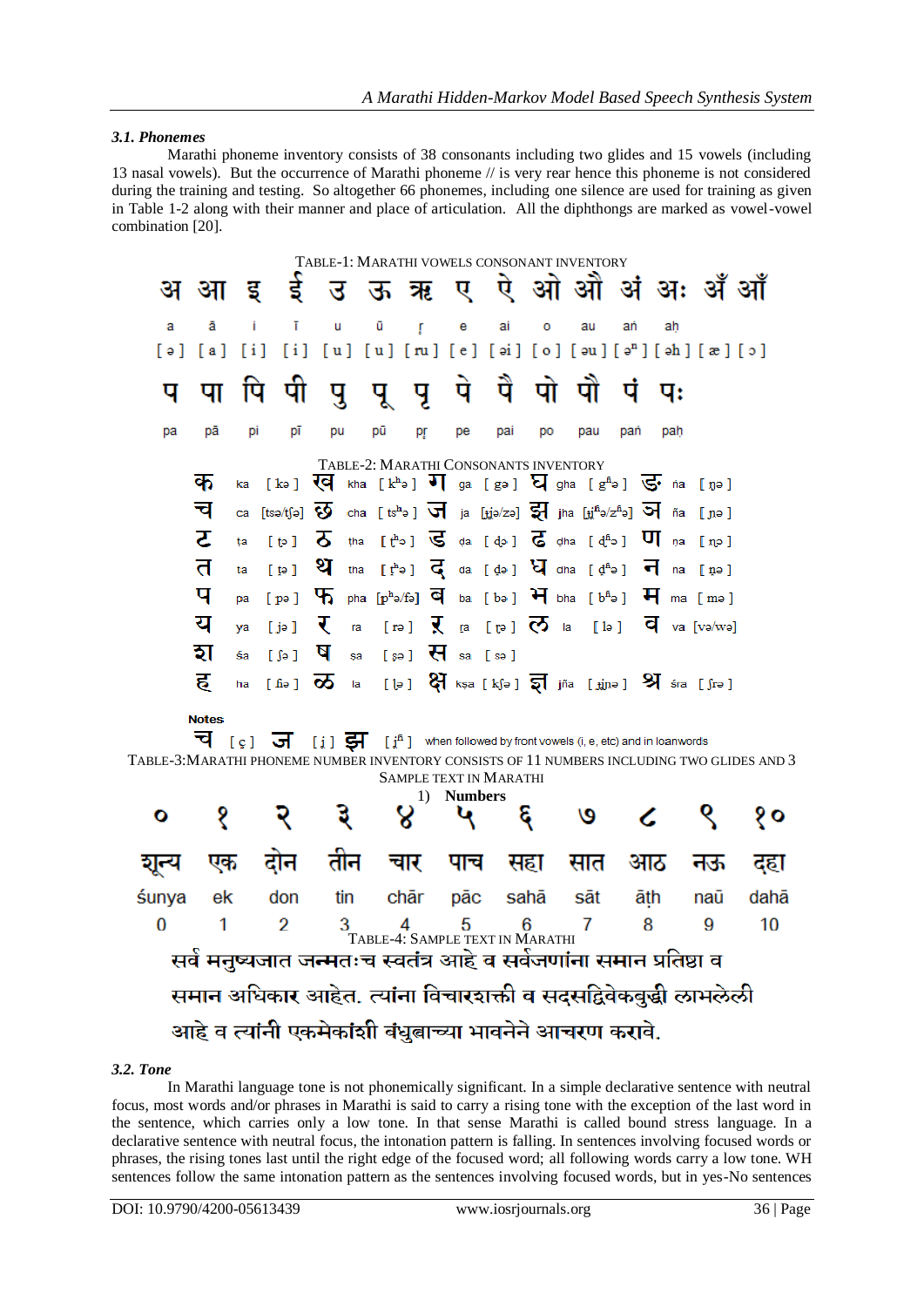the overall intonation pattern is raising. It observed that most of the bangle prosodic words whether it is spoken in sentences or isolated the F0 contours are rising [16][19].

To match these criteria the TOBI tone markings is done for each of the training sentences.

#### *3.3. Context Based Clustering*

In HMM based speech Synthesis the input contextual labels which are used to determine the corresponding HMM in the models set, depends on the language. Thus, contextual information which are fully represented in such contextual labels were necessary to be considered in order to obtain a good reproduction of the prosody.

Table 3 enumerates the main features taken into account and the main language dependent contextual factors are derived from Table 1-2. These questions represent a yes/no decision in a node of the tree. Correct questions will determine clusters to reproduce a fine F0 contour in relation to the original intonation.

#### **IV. Synthesis Of Input Text**

In order to generate the context-dependent label format from the given text first POS is marked. As existing automatic POS tagging for Marathi language is not up to the mark so it is done manually. Since the training is done based on the prosodic word, the input text prosodic word labeling is performed based on the rule as describe below [17].

| <b>Units</b>    | <b>Features</b>                                                                            |  |  |  |  |  |  |
|-----------------|--------------------------------------------------------------------------------------------|--|--|--|--|--|--|
| <b>Phoneme</b>  | -{preceding, current, succeeding} phonemes                                                 |  |  |  |  |  |  |
|                 | - position of current phoneme in current syllable                                          |  |  |  |  |  |  |
|                 | -whether or not {preceding, current, succeeding} syllables are stressed                    |  |  |  |  |  |  |
| <b>Syllable</b> | -number of phonemes in {preceding, current, succeeding} syllables                          |  |  |  |  |  |  |
|                 | - position of current syllable in current word                                             |  |  |  |  |  |  |
|                 | -number of stressed syllables in current phrase { before, after } current syllable         |  |  |  |  |  |  |
|                 | -number of syllables, counting from previous stressed to current syllable in the utterance |  |  |  |  |  |  |
|                 | -number of syllables, counting from current to next stressed syllable in the utterance     |  |  |  |  |  |  |
| <b>Prosodic</b> | -part-of-speech of {preceding, current, succeeding} words                                  |  |  |  |  |  |  |
| Word            | -number of syllables in {preceding, current, succeeding} words                             |  |  |  |  |  |  |
|                 | - position of current word in current phrase                                               |  |  |  |  |  |  |
|                 | -number of content words in current phrase {before,                                        |  |  |  |  |  |  |
|                 | current word<br>after }                                                                    |  |  |  |  |  |  |
|                 | -number of words counting from previous content                                            |  |  |  |  |  |  |
|                 | word to current word in the utterance                                                      |  |  |  |  |  |  |
|                 | -number of words counting from current to next content word in the utterance               |  |  |  |  |  |  |
| <b>Phrase</b>   | -number of {syllables, words} in {preceding, current, succeeding} phrases                  |  |  |  |  |  |  |
|                 | - position of current phrase in current utterance                                          |  |  |  |  |  |  |
|                 | - TOBI endtone of current phrase                                                           |  |  |  |  |  |  |
| Utterance       | -number of {syllables, words, phrases} in the utterance                                    |  |  |  |  |  |  |

#### TABLE 3: LIST OF THE CONTEXT FEATURES

#### *4.1. Prosodic Word Labeling*

Rule 1: Hyphenated words and repeated words always form a prosodic word.

Rule 2: Two consecutive proper nouns, within the same prosodic phrase form a prosodic word.

Rule 3: If a common noun (length -3 syllables) is preceded by an adjective (length -3 syllables) then they are combined together to form a prosodic word.

Rule 4: A common noun and a verbal noun join together to form a prosodic word.

Rule 5: A postposition and the preceding word together form a prosodic word.

Rule 6: A verb (main or auxiliary) and the following particle together form a prosodic word.

Rule 7: A main verb and the following auxiliary verb (viz., a compound verb) combine together to form a prosodic word. Rule Rule 8: A common noun (or an adjective or a verbal noun) and a verb form a prosodic word. After that the annotated text is converted to phoneme string using Grapheme to Phoneme (G2P) rules described in [18]. A complete block diagram of the above process is shown in Figure 2.



Figure 2: Block Diagram for the Linguistic Analysis of Inputted Text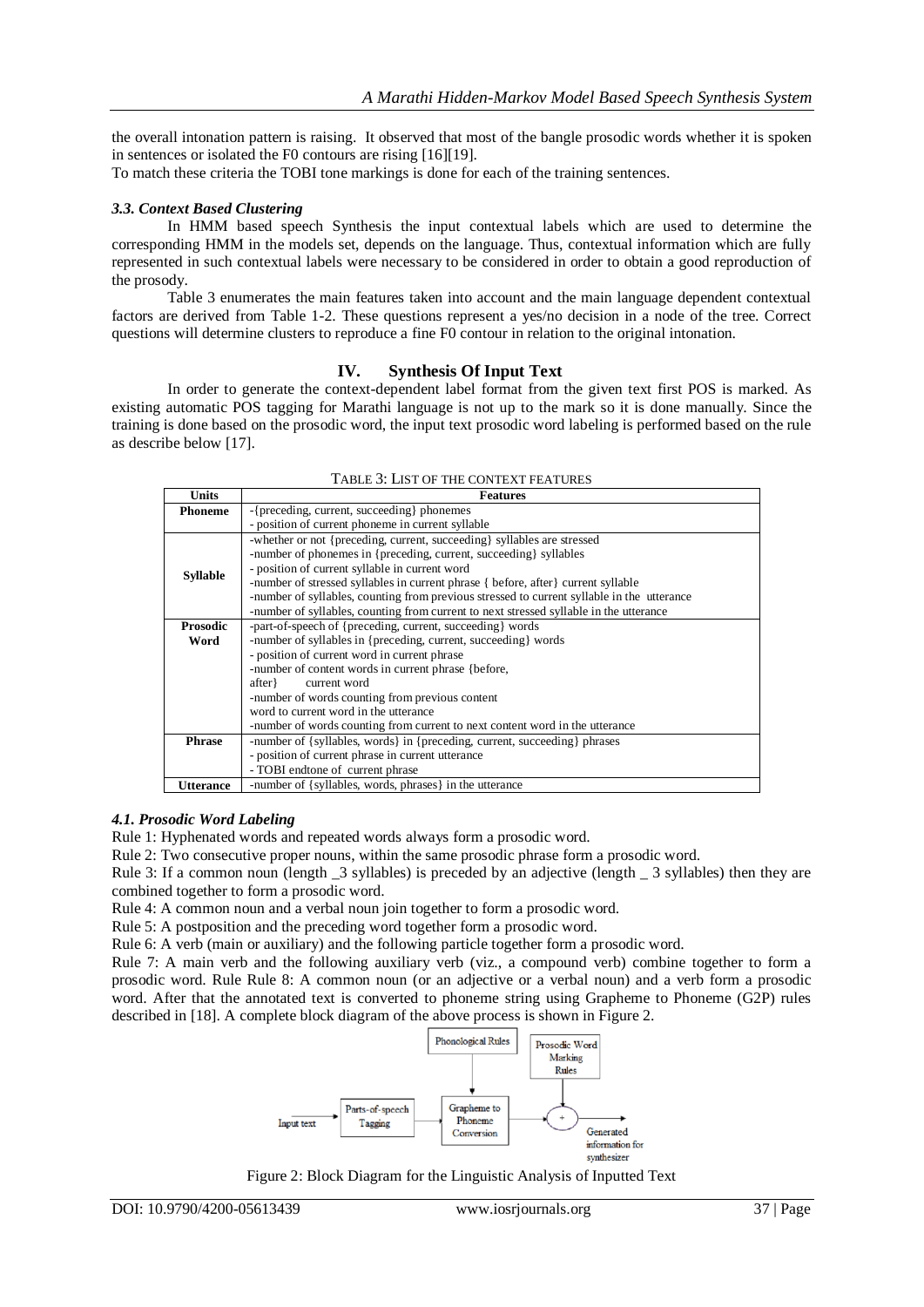#### **V. Evaluation**

Figure- 3 and Figure- 4 show a comparison of spectrogram and F0 patterns between synthesized and original speech signals for a given sentence which is not included in the training database. It can be noticed that the generated spectrogram and F0 contour are quite close to the natural.



(a)

Figure- 3: Examples of spectrogram extracted from utterance ( a) Natural speech, (b) Synthesized speech (b)

For subjective evaluation of the output speech quality 5 subjects, 3 male (L1, L2, L3) and 2 female (L4, L5), are selected and their age ranging from 24 to 50. All subjects are native speakers of Standard Colloquial Marathi and non-speech expert. 10 original and synthesized sentences are randomly presented for listening and their judgment in 5 point score (1=less natural –  $5$ = most natural).

Table 4 represents the tabulated mean opinion scores for all sentences of each subject for original as well as modified sentences.



Figure- 4: Examples of F0 contour extracted from utterance (a) Natural speech, (b) Synthesized speech

| Score         |                |                |      |           |           |      |  |  |
|---------------|----------------|----------------|------|-----------|-----------|------|--|--|
| Subject       | P <sub>1</sub> | P <sub>2</sub> | P3   | <b>P4</b> | <b>P5</b> |      |  |  |
| Original      | Avg            | 5.9            | 5.9  | 5.9       | 5.9       | 5.9  |  |  |
| Sentences     | Stdev          | 1.31           | 1.05 | 1.48      | 1.31      | 1.70 |  |  |
|               | Avg            | 2.5            | 2.1  | 2.3       | 2.6       | 2.2  |  |  |
| <b>ESNOLA</b> | Stdev          | 1.2            | 1.7  | 1.6       | 1.5       | 1.7  |  |  |
|               | Avg            | 3.7            | 3.2  | 3.9       | 3.8       | 3.4  |  |  |
| <b>HTS</b>    | Stdev          | 1.4            | 1.7  | 1.5       | 1.4       | 1.6  |  |  |

TABLE 4 RESULT OF LISTING TEST